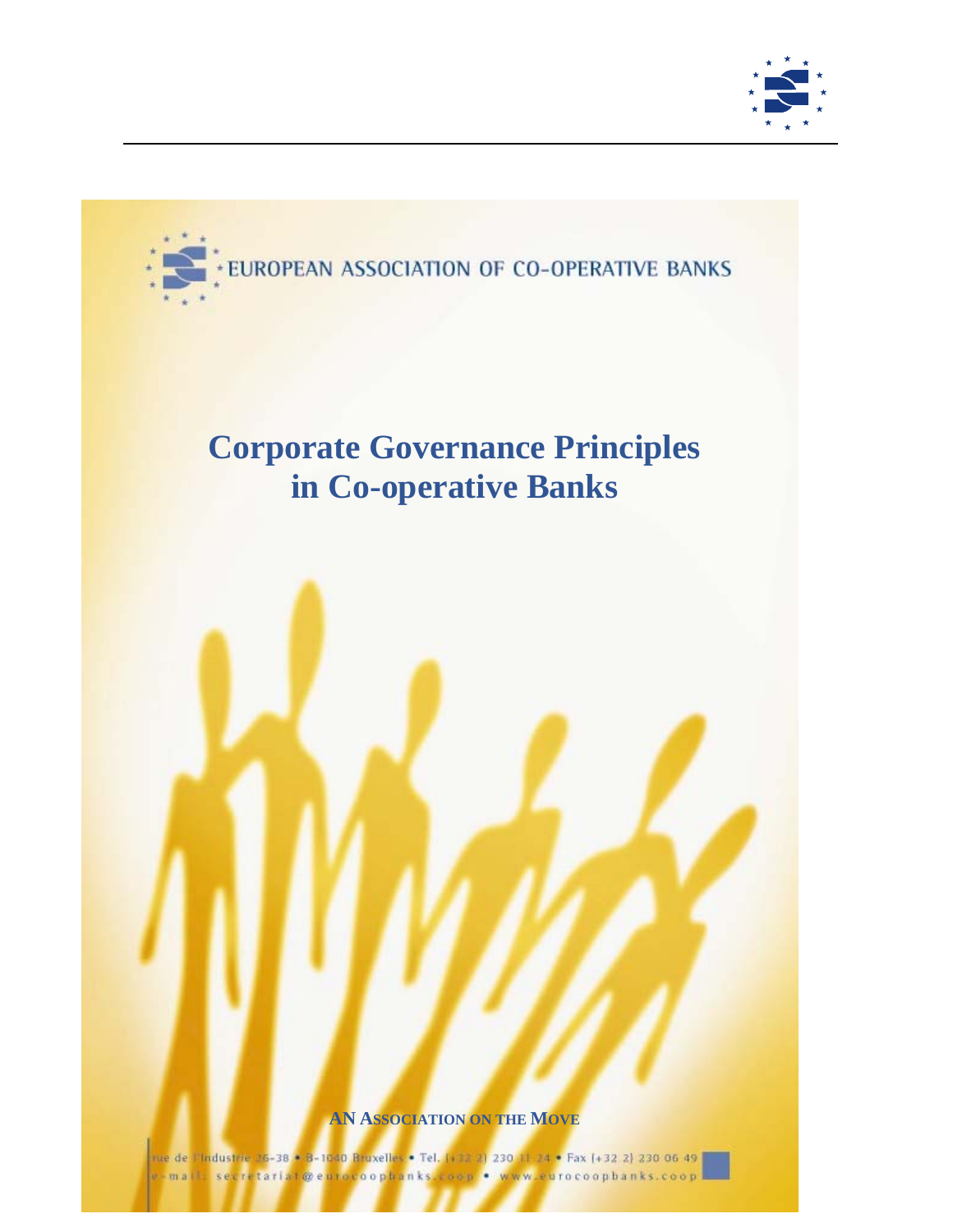

#### **The European Association of Co-operative Banks**

The Association of co-operative banks was created in 1970. It represents, promotes, and defends the interests of its members and co-operative banks in general. As such, the Association is the official spokesman to the European institutions. To this end, the missions of the Association include:

- $\bullet$  To provide information to members on all initiatives and measures taken by the European Union that affect the banking sector;
- To organize an exchange of views and experiences and to coordinate member organisations' positions on issues of common interest;
- ÷. To carry out efficient and active lobbying to European institutions;
- To develop positions on issues of common interest. ÷

The European Association of Co-operative banks fosters co-operation between co-operative banking groups. Furthermore, with the other representative co-operative organisations, the Association promotes the spirit of co-operation throughout the banking sector and beyond. In order to fulfil such goals, the Association is one of the founding members of the European Banking Industry Committee (EBIC), the European Payments Council (EPC), the European Committee for Banking Standards (ECBS) and the European Financial Reporting Advisory Group (EFRAG). The Association also maintains close contacts with UNICO and the International Confederation of Popular Banks (Confédération Internationale des Banques Populaires: CIBP). It is a founding member of the Coordinating Committee of European Union Co-operative Associations (CCACE). Moreover the Association chairs the European Regional Committee of the International Co-operative Banking Association (ICBA). The Association maintains close links with the International Raiffeisen Union (IRU), the Confédération Internationale du Crédit Agricole (CICA) and the World Council of Credit Unions (WOCCU).

## *Other publications:*

- Co-operative Banks in Europe: Values and Practices to Promote Development
- Co-operative Structures, Principles and EU- Law
- Corporate Social Responsibility (CSR): The Performance of Cooperative Banks

*For further information, please contact EACB: E-mail : secretariat@eurocoopbanks.coop Telephone: (+ 32 )2 230 11 24 Web: www.eurocoopbanks.coop*

*© Copyright 2006: European Association of Co-operative Banks*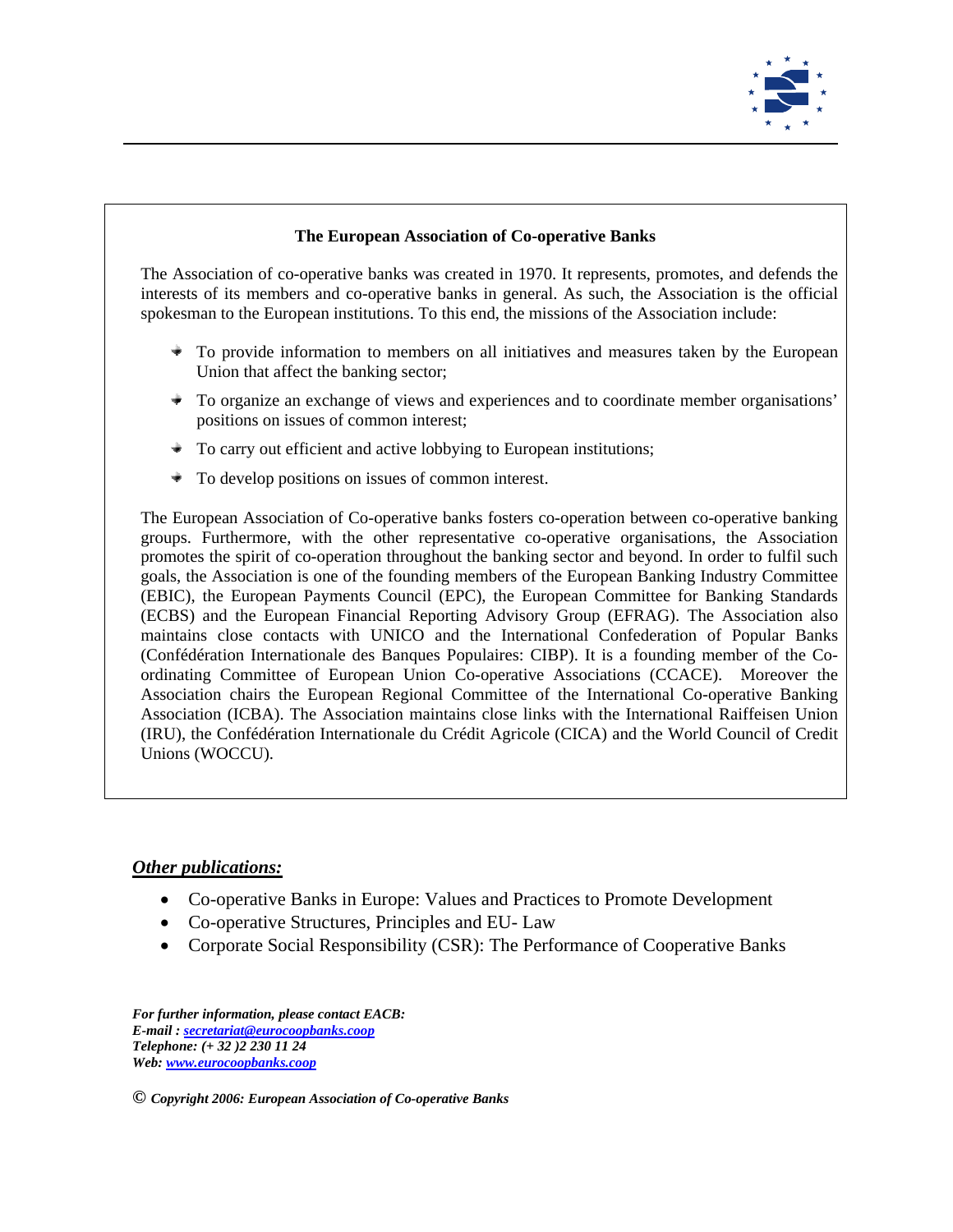

## **Introduction**

"Corporate governance" in its broad sense is regarded as the system by which companies are directed and controlled. The corporate governance structure involves a set of relationships between the boards, the shareholders and other stakeholders. It specifies the distribution of rights and responsibilities among them and spells out the rules and procedures for making decisions on corporate affairs.

The corporate governance of co-operative banks is strongly influenced by the fact that co-operative banks are expressly focused on their members. Co-operative banks have as their principal objective the satisfaction of their members' needs and/ or the development of their economic and social activities.<sup>1</sup> With its credit institution's activities, the co-operative banks support the economic success of the bank's members. They promote their members' interest by conducting the business of banking in the widest sense.

**The concrete targets of the policy of the co-operative bank are defined by its members.** The motivation for membership principally comes from the services produced by the co-operative rather than a return on capital invested.

**By consequence, the corporate governance of co-operative banks is focusing not only on the financial claims of its members but rather on the fulfillment of their provision of adequate and price worthy services.<sup>2</sup>** 

1

# **I. Structural and operating characteristics of Co-operative Banks**

## *1. Membership*

Members of co-operative banks are not simply shareholders. Membership aims at establishing a long term relationship with the co-operative bank and generates rights, particularly voting rights.

**In co-operatives, "ownership" rights (e.g. the right to vote and to speak in the General Assembly, the election of directors etc.) emanate only from the acquisition of membership. It means that the rights are vested in the membership of the individual, not in the share.** 

**Furthermore, the members of cooperatives do not only formulate different objectives, but also have a strong involvement in their cooperative.**

Indeed, members are generally more involved in the activities of their cooperative and therefore, they are likely to have a higher degree of understanding of the cooperative's business than would be the case for a shareholder of a public limited company. Membership is decided upon on a well-informed basis and represents a commitment in the longerrun.

Members of co-operative banks generally look at the co-operative banks activities and exert influence from a double perspective.

<sup>&</sup>lt;sup>1</sup> Article 1 (3) of the SCE-Regulation.

<sup>&</sup>lt;sup>2</sup> These objectives may imply that co-operatives are not capital-market orientated and profit maximisation with the aim of creating shareholder value is not the core aim. But, of course, cooperative banks cannot operate below costs or

 $\overline{a}$ even without any profit margin since they have to operate profitably to exist (Articles 48 (2) of the EC Treaty is not opposed to such objective.)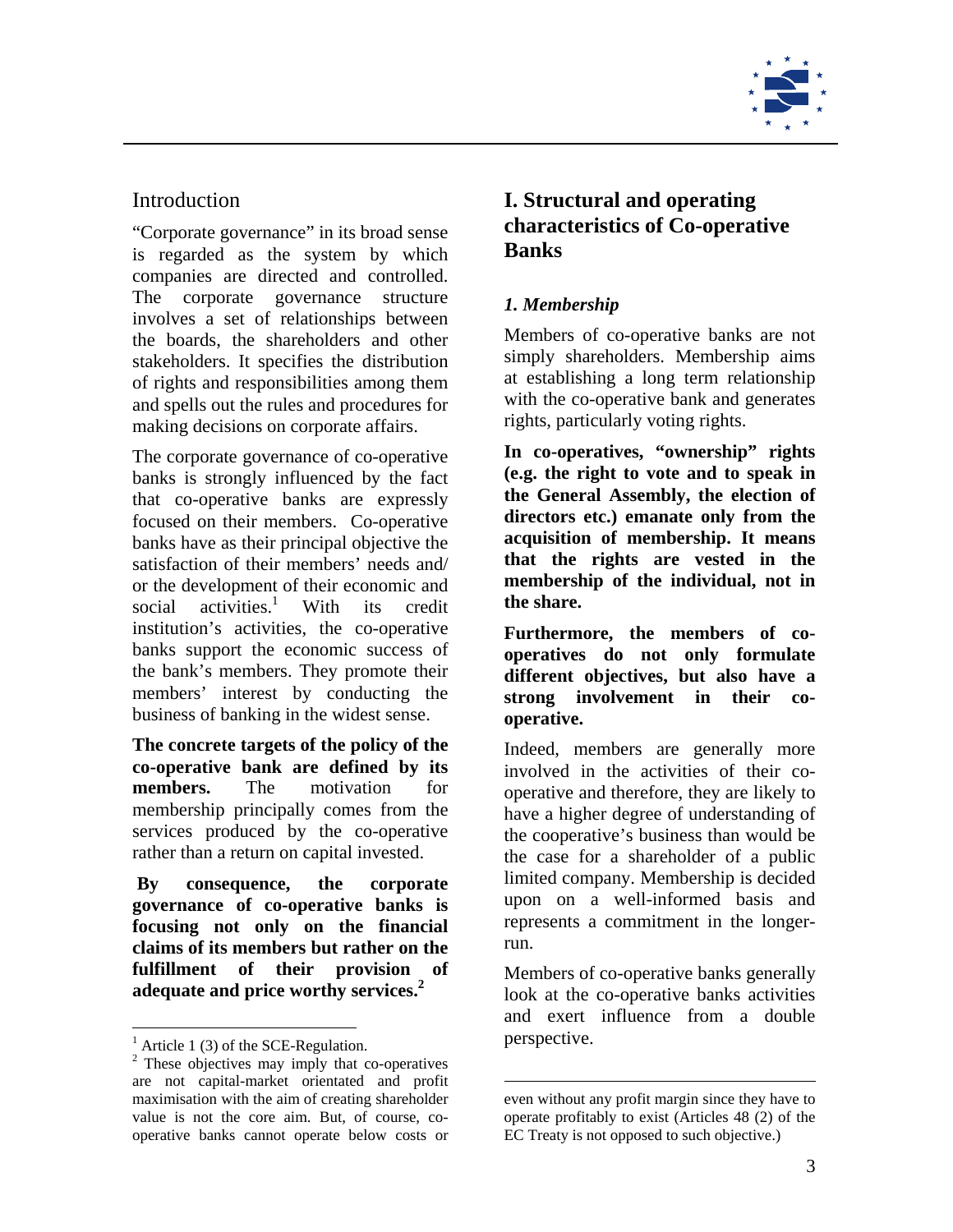

In the first instance, members are users of the services of their co-operative banks. As users, it is in their first interest that their banks provide services of high quality, which meet their needs. Therefore, co-operative banks dispose of a customer led policy and give their members a say on their business policy. Accordingly, co-operative banks are customer driven banks. **As a result, the interests of the using members converge to a large degree with the business policy of co-operative banks.** 

On the other hand, they generally invest a limited amount of capital in their cooperative banks. The members, as investors, do not expect high profits, but they want that the co-operative business conduct is sound and it works efficient and profitable.

## *2. Character of investment*

For a wide majority of co-operative banks, the shares of members can be redeemed by the co-operative only at nominal value. $3$ 

Members usually receive limited compensation on capital subscribed as a condition of membership: Co-operatives may pay a dividend to their members, depending on the performance on the entity. But the distribution as dividend is constrained by the fact that at least a certain part of the profits is used to set up reserves to ensure the operations and the financial situation of the co-operative bank in order to pursue their objective targets. In some countries, these reserves are indivisible and would be transferred

1

to a social economy fund in case of liquidation.

## *3. Democratic member participation: The "one man- one vote" principle*

The democratic idea is the basis of the corporate governance of co-operatives.

The Regulation on the SCE specifies that principle of democratic structure *"…where the 'one man, one vote' rule is laid down and the right to vote is vested in the individual…."4*

There are only limited derogations from this principle, which not undermine this democratic idea.<sup>5</sup>

**This "one man- one vote" principle offers optimal protection for the democratic participation of all members of a co-operative.** It ensures a fair representation of the interests of all individuals, who are members in a cooperative. The "one man- one vote" principle provides equal rights to all members regardless of the amount of shares they hold, and guarantees each member the same influence on decisions and thereby the supply of the members' demands to the greatest extent. In contrast, as minority stakeholders, they would have no influence in public limited companies, where the principle "one share- one vote" applies.

 $\overline{a}$ 

<sup>&</sup>lt;sup>3</sup> The remaining capital is either paid out in form of dividends or the common property of the cooperative and used to set up reserves.

<sup>&</sup>lt;sup>4</sup> The Regulation (EC) No 1435/2003 on the Statute for a European Co-operative Society (SCE), Recital 8 of the SCE-Regulation. 5 e.g. see Article 59 II Regulation (EC) No 1435/2003 on the Statute for a European Co-

operative Society (SCE), which allows the attribution of a limited number of votes, which shall not exceed five votes per member or 20 % of total voting rights, whichever is lower.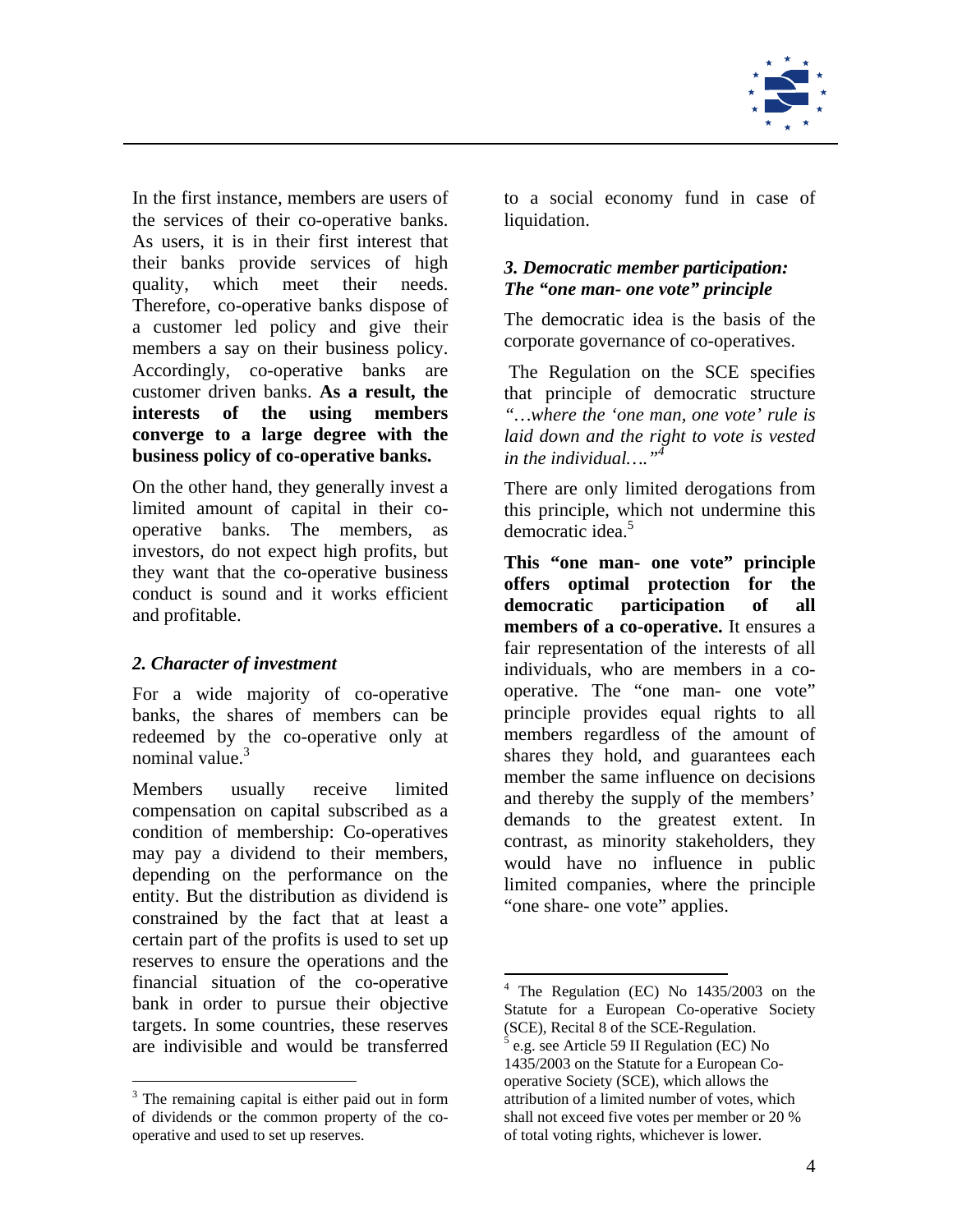

## *4. Ownership structure*

The "one man- one vote" principle is complemented by special restrictions concerning the ownership structure of cooperatives.

For members of a co-operative bank, **there are limitations regarding the numbers of shares purchasable.** They are not free to acquire an uncapped number of shares. Consequently, usually members of co-operatives contribute equitably to the capital of their cooperative bank.

This set-up helps avoiding an "unbalanced" ownership structure where a single shareholder could hold vast numbers of shares. Such restrictions ensure the proper functioning of a cooperative and prevent to undermine the notion of democratic participation of all members.

## **II. The institutional structure**

As a general rule, the structure of cooperatives in Europe comprises a General Assembly and either an administrative organ (one-tier system/ unitary board) depending on the form adopted in the statutes or a management and supervisory organ (two-tier system/ dual board).

## *1. General Assembly*

The General Assembly is the principal institution which determines the democratic character of the institution. It represents all individual members as an integrated entity. It is the body, where the members or their delegates can be consulted and informed as well as participate in the life of the co-operatives

and defend their interests. The members exercise their power through the General Assembly. The main tasks of the General Assembly comprise the process of electing directors and controlling the decisions made by the management.

As a general rule, the participation can take place at different levels. The members can attend the General Assembly organized at local or regional level. All local members are also represented by elected delegates in the General Assembly of the bodies at national level.

The General Assembly's constitution does not depend on other bodies' decisions. Generally, all power directly originates from the members represented in the General Assembly.

## *2. Board of directors*

In general, in a one-tier system, the executive directors of the Administrative Board are engaged in the management of the cooperative. The power to represent the cooperative in dealing with third parties can be conferred on a single person or on several persons acting jointly. Some members (non-executive directors) of the Administrative Board may not be vested with management responsibilities but have a supervisory function over the executive directors.

In a two-tier system, the members of the Management Board (managing directors) are responsible for managing the cooperative<sup>6</sup> and can represent the banks in dealing with third parties and in legal proceedings. The members of the

 $\overline{a}$ 

<sup>&</sup>lt;sup>6</sup> They are entrusted with the management of the bank. They are usually vested with management powers and engaged in the day to day business.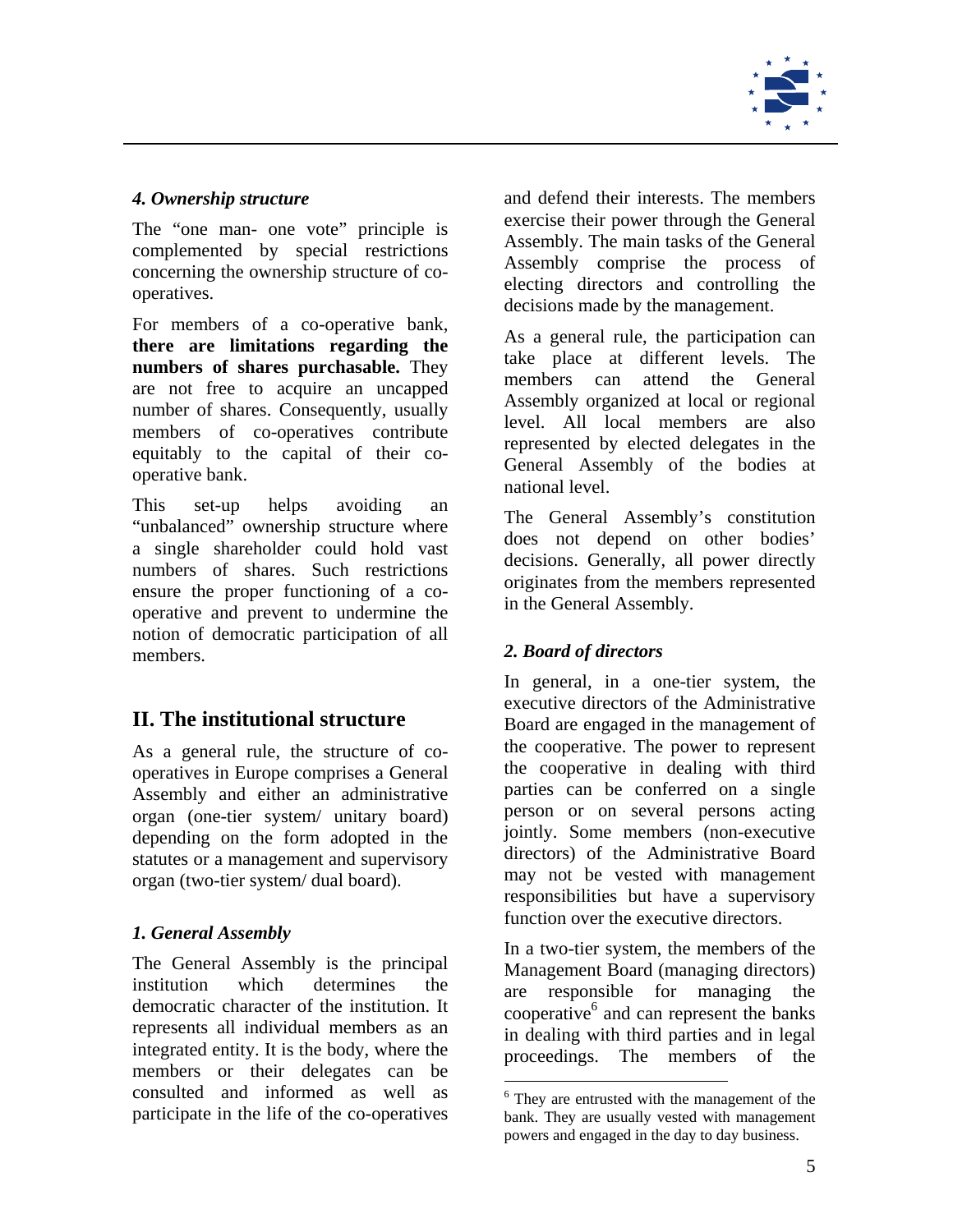

Supervisory Board (supervisory directors) supervise the duties performed by the Management Board.

## **III. Corporate governance control mechanism**

Control occurs both externally (auditing, banking supervision) as well as internally.

Internal control by the members is characterized by the democratic principles of cooperatives and pervades the whole cooperative network. Besides, there are compliance and auditing mechanisms.

#### *1. Democratic control emanates from the basis*

In most European countries, co-operative banks are organized in banking networks that are usually composed of local banks, regional banks and national institutions, among which is a central cooperative or other entity acting as a central bank for its members.

**The power of all bodies originally emanates from the members and relates mostly to the allocation of mandates and the control of the performance of the bodies.** 

As it fits any democratic system in general, the members exert influence through the General Assembly. The members are either member of the General Assembly or represented by delegates which they elect amongst themselves.

The General Assembly, as the body representing all members, is the body that controls the orderly conduct of corporate governance as a whole. Due to the

equality of voting rights of each member, the decisions taken by the General Assembly illustrate democracy as a feature of corporate governance. The powers of the General Assembly include the elections of the Boards members and the approval of annual accounts and balance sheet.

**The legitimacy of the directors relies solely on the fact that they are elected by the members of a given territorial level (local, regional, national)**, whom they represent. In consequence, the directors are responsible to the members. The members control the actions of elected officials. They can in the last resort sanction violations of the mandate given by the removal of the elected official from their post. Furthermore, the General Assembly can refrain from adopting the annual report and thereby demonstrate their control over decisions taken by the directors.

**The democratic participation of the members in the General Assembly efficiently maintains the balance of power among the members as owners and the directors of co-operative banks.** 

## *2. Balance between the responsibilities of the executive and non-executive directors*

#### **The supervisory/ non-executive bodies are empowered to control the management.**

Pursuant to the laws and statutes of the association, at national level, the supervisory/non-executive directors are responsible for supervising the actions and the policies of the management and the course of business of the affiliated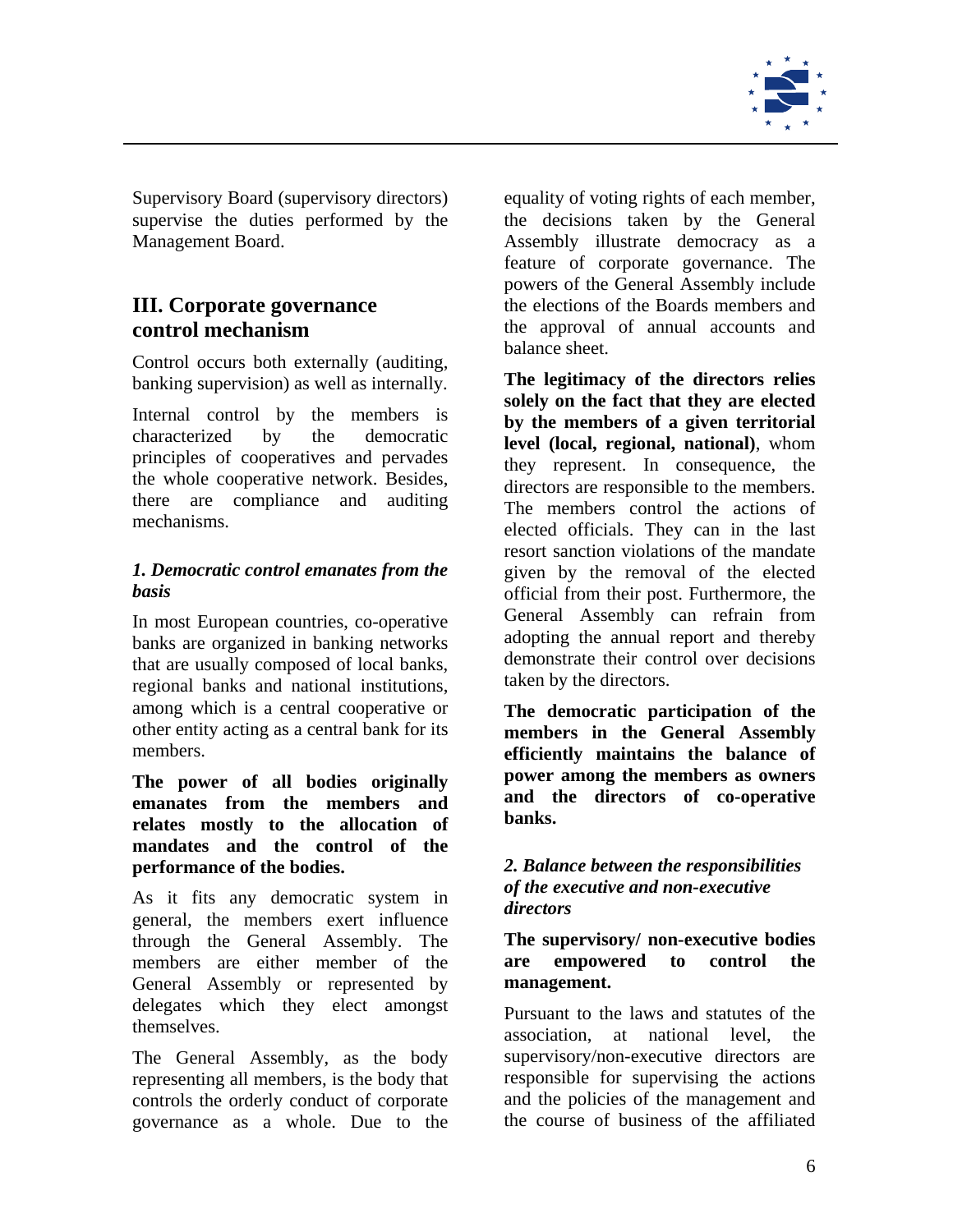

entities as well as the general course of business of the co-operative banks concerning their legitimacy, expedience and economical convenience. They supervise the compliance with the provisions of the law, the articles of associations and the by-laws. Therefore, the managing/ executive directors are obliged to report at the request on the Supervisory Board/ non-executive directors of the Administrative Board, and to allow inspection of the documents, scripts and assets of the co-operative bank. The Supervisory Board/ nonexecutive directors of the Administrative Board shall present their views on the general policy and procedures and shall assist the managing/ executive directors with its advice. When important strategic decisions are taken, their approval is required.

## *3. Less conflicts of interest*

Specific governance features of cooperatives structurally prevent potential situations of conflict of interest.

**The directors can not exert a stronger voting influence than any other member since they are also, as other members, subject to the principle "one**  man- one vote".<sup>7</sup> Therefore, there can not be any accumulation of a majority voting stake and a managing position.

In addition, as for all members, the directors basically can not derive substantial capital gains from holding a co-operative share. The general absence of capital gains to be made from cooperative shares ensures that management

1

decisions are guided by the interest of sustained development of the cooperative and not by the short-termed personal financial interest of any member of the managing staff.

## **Conclusion:** *Corporate governance of co-operative banks- an original model for the European entrepreneurship models*

From a corporate governance point of view, why is the co-operative form of enterprise relevant for the EU?

The co-operative governance specificities underline the diversity of European entrepreneurship. Cooperatives are a special form of enterprise, whose business model shows substantial structural and operating characteristics, which are fundamentally different from other companies, whose shares are publicly listed. *"These include the principles of democratic structure and control and the distribution of the net profit for the financial year on an equitable basis."8* Co-operatives' decision-making shows a democratic, equal participation of their members on local and/or regional basis.

While there are some differences between governance systems of the cooperative banks in Europe, they all stick to the same core elements. The governance system of the co-operative form of enterprise is well balanced, works efficiently and moreover economically highly successful throughout Europe. In particular, the

 $7$  In some co-operative banks, managing directors are even excluded from membership and therefore have not vote at all.

 $\overline{a}$ <sup>8</sup> cf. Regulation (EC) No 1435/2003 on the Statute for a European Co-operative Society (SCE), Recitals 7